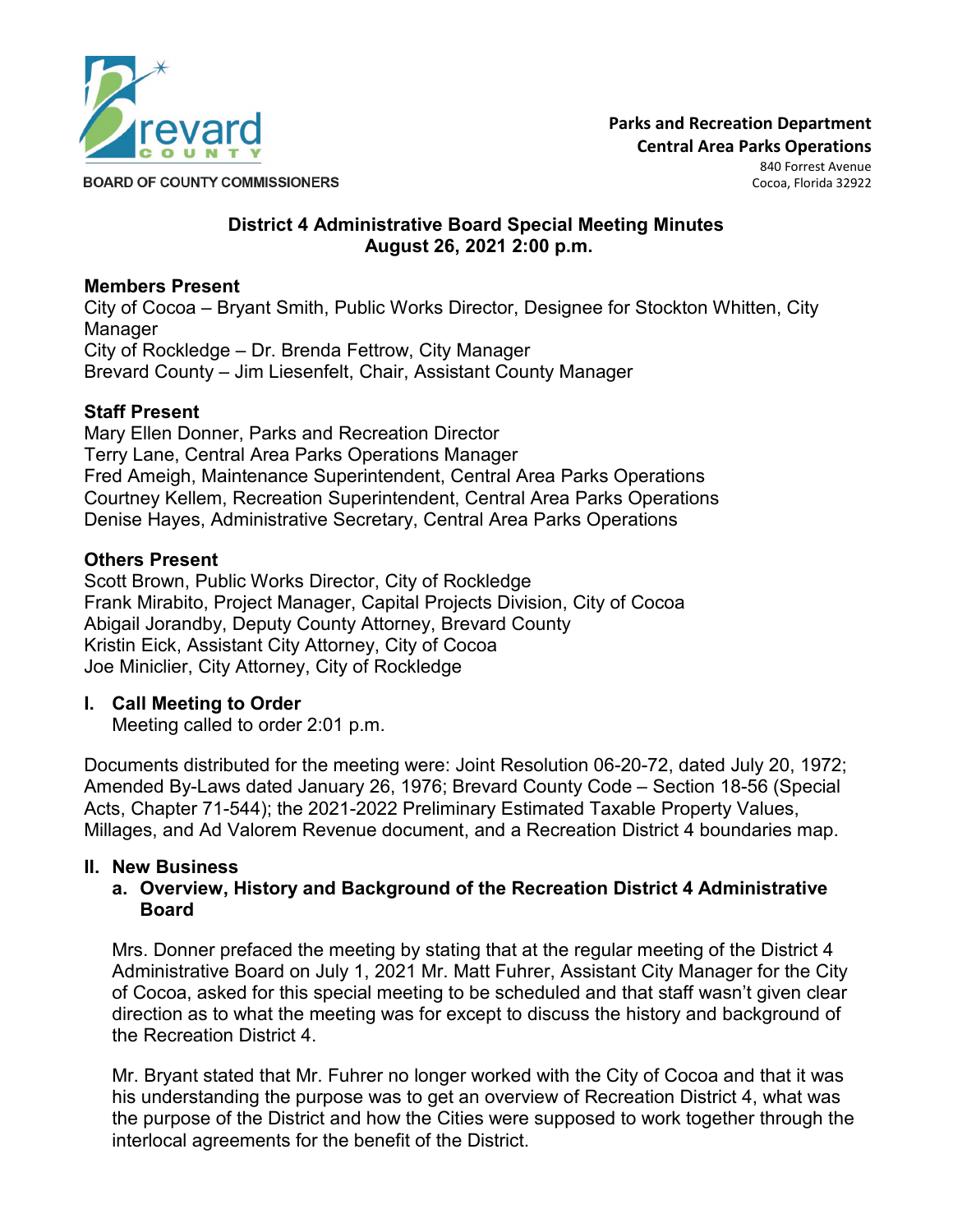Mrs. Donner stated that the originating reference was Resolution 06-20-72, and the District 4 Administrative Board was created for the purpose to provide and maintain recreational facilities and programs located in the recreation district, and established by Brevard County Code, Section 18-56, (Special Acts, Chapter 71-544). She further stated that the Board consists of the three entities within the District, Brevard County, City of Cocoa and the City of Rockledge and the term of the Board members are to run concurrent with their time in position as City Managers and County Manager.

Mrs. Donner stated that the meetings were held the  $1<sup>st</sup>$  Thursday on a quarterly basis and during those meeting each entity gives a report.

Mrs. Donner stated that Mr. Lane created the map with the Recreation District 4 boundaries drawn on it because there isn't currently an official Recreation District 4 map.

Ms. Jorandby stated staff could have an accurate map created indicating the District 4 boundaries.

Mr. Liesenfelt stated that in terms of income for Recreation District 4, the millage seems to be the only way to generate income for the District.

Mr. Lane stated that 1030 Fund is the cost center for the District.

Ms. Jorandby stated the by-laws could be amended by the Board if they so desired.

A discussion was had and it was decided that each entity would review at the current set of By-Laws.

## **Dr. Fettrow made a motion for the three Board members to review and bring suggested changes to 1976 Amended By-Law to the October 7, 2021 meeting. Mr. Smith seconded the motion. The motion passed unanimously.**

Dr. Fettrow asked if the Board suggested the millage rate to the Brevard County Board of County Commissioners.

Mr. Lane stated that about 5 or 6 years ago the Board recommended to the Board of County Commissioners that the millage rate be increased to the maximum.

Mrs. Donner state the Rockledge interlocal agreement is current, and that the City of Cocoa interlocal agreement has been expired for approximately 10 years and that staff has been attempting to bring the agreement and sent a draft to the the City of Cocoa on October 1, 2020 to review and there has been no further discussions.

Ms. Jorandby stated that the interlocal agreements are done with the individual cities and the County not the Board.

Mrs. Donner stated that Parks and Recreation has decided to add standard modes of maintenance to the interlocal agreements as they renew.

Mr. Smith asked what the cost share process would be for City of Cocoa park improvements.